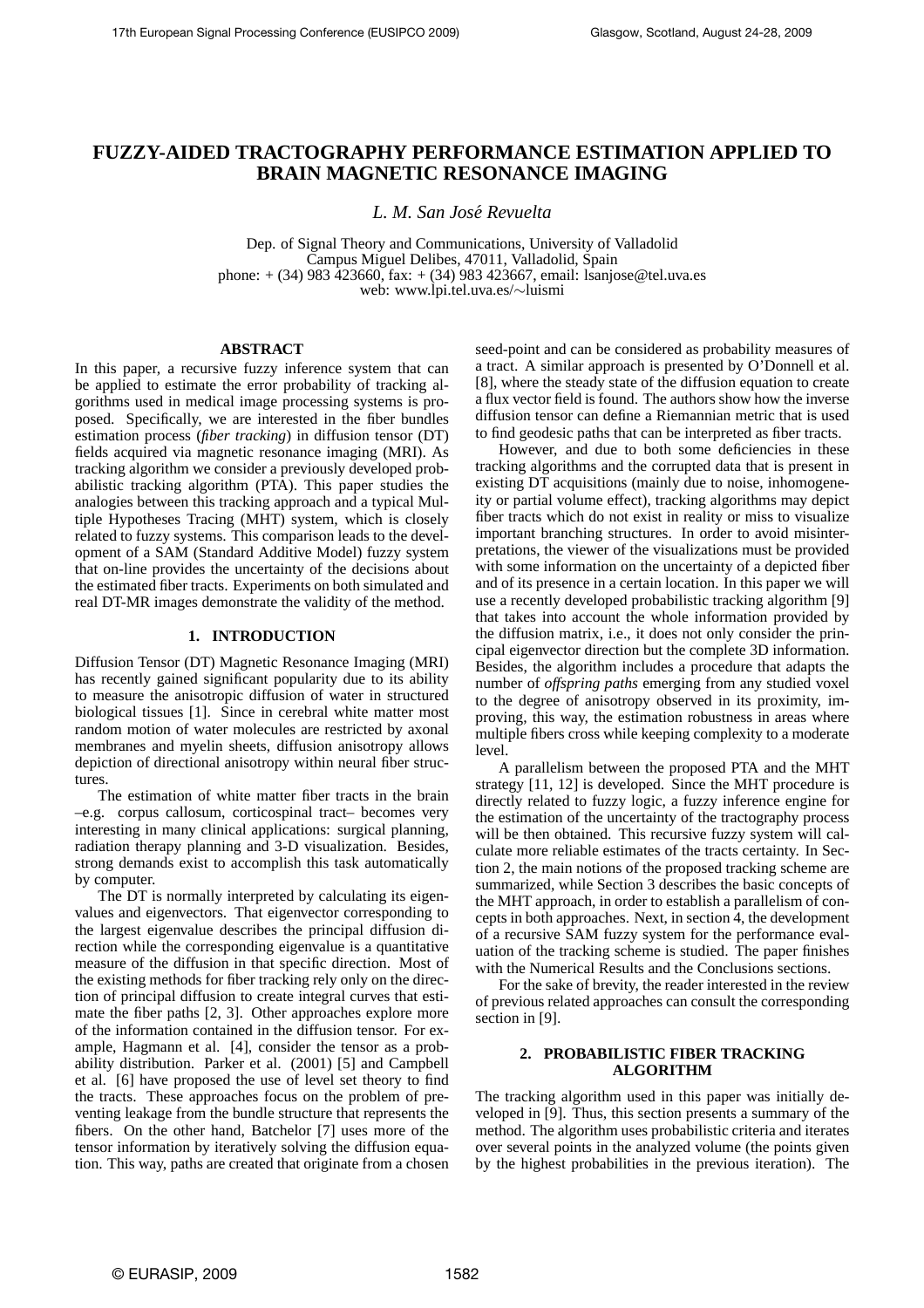algorithm starts in a user-selected seed voxel,  $V_0$ .

At every iteration, the method evaluates a set of parameters related to the central voxel of a  $3 \times 3 \times 3$  cubic structure. The central point, *Vc*, represents the last point of the tract being analyzed. In the first iteration,  $V_c = V_0$ . There exist 26 possible directions to take for the next iteration (in order to select the next point of the tract).

#### **2.1 Basic concepts**

Once a DT-MR volume has been scanned, the tracking process starts in a user-selected seed voxel,  $V_0$ . A new point  $V_k$  is added to the estimated tract (or path) at every iteration of the algorithm. Point  $V_k$  is the voxel with the highest local probability  $P_l$ , a parameter which is calculated for every voxel that surrounds the last estimated point of the path.

Local probability  $P_l$  is calculated as

$$
P_l = b(\xi_1 s p_1 + \xi_2 s p_2 + \xi_3 s p_3 + \xi_4 s p_4) + (1 - b)P'_l \tag{1}
$$

where *b* stands for a weighting factor and  $\xi_1$ ,  $\xi_2$ ,  $\xi_3$  and  $\xi_4$ are the corresponding weights of the so-called *smoothness parameters*, *sp<sup>i</sup>* (described in [13]). Both their mathematical expressions and their geometrical meaning are explained in [9]. These parameters measure the angles between the directions that join successive path points, as well as the angles between these directions and the eigenvectors associated to the largest eigenvalues found in those voxels.  $sp_2$ ,  $sp_3$  and  $sp<sub>4</sub>$  are used to maintain the local directional coherence of the estimated tract and avoid the trajectory to follow unlikely pathways. The threshold for  $sp<sub>1</sub>$  is set such that the tracking direction could be moved forward consistently and smoothly, preventing the computed path from sharp transitions.

#### **2.2 Fractional anisotropy**

Parameter *P* ′  $\mathbf{p}'_l$  in Eq. (1) can be written as

$$
P'_l = \alpha \cdot \mu_1 \cdot fa(V_l) + (1 - \alpha) \cdot \mu_2 \cdot P_l, \qquad 0 < \alpha < 1 \tag{2}
$$

where parameter  $\alpha$  allows the user to give a higher relative weight to either the anisotropy or the local probability, and  $\mu_1$  and  $\mu_2$  are scaling factors. *fa* represents the fractional anisotropy, which is calculated as<sup>1</sup>,

$$
fa = \sqrt{\frac{(\lambda_1 - \lambda_2)^2 + (\lambda_2 - \lambda_3)^2 + (\lambda_1 - \lambda_3)^2}{2(\lambda_1^2 + \lambda_2^2 + \lambda_3^2)}},
$$
 (3)

with  $(\lambda_1, \lambda_2, \lambda_3)$  being the three eigenvalues of the diffusion matrix of voxel  $V_l$ . Finally, parameter  $P_l$  in Eq. (2) is calculated based on the probability of going from the last estimated voxel of the tract,  $V_c$ , to its surrounding voxels. This probability takes into account the eigenvalues and eigenvectors available at point *V<sup>c</sup>* from the DT-MR image diffusion matrix. Specifically, it takes into account the projection of each of the eigenvectors to each of the directions involved in the change of spatial position from  $V_c$  to  $V_l$ .

Probabilities  $P_l$  in Eq. (1) can be recursively accumulated, yielding the probability of the path generated by the successive values of  $V_c$ ,

$$
P_{\text{path}}(k) = P_l^* \cdot P_{\text{path}}(k-1) \tag{4}
$$

with *k* being the iteration number,  $P_l^* = P_l / \sum_l P_l$ , and  $P_{\text{path}}(0) = 1$ . At the end of the visualization stage, every estimated path is plotted with a color that depends on *Pp*.

### **2.3 Pool of possible seeds**

At the end of each iteration, a pool of voxels is formed by selecting the *s* best voxels according to Eq. (1). The first voxel of the pool becomes the central voxel  $V_c$  at next iteration, expanding, this way, the current pathway. As proposed in [14], the value of *s* is adjusted depending on the degree of anisotropy found in current voxel *V<sup>c</sup>* and its surroundings. When this anisotropy is high, it means that a high directionality exists in that zone, and the probability that  $V_c$  belongs to a region where fibers cross is really low. Consequently, *s* takes a small value  $(1, 2 \text{ or } 3)$ . On the other hand, if  $V_c$  is found to be situated in a region of high anisotropy, the probabilities of having fibers crossing or branching is higher. In this case, it is interesting to explore various paths starting in *Vc*. This can be achieved by increasing parameter *s*.

Notice that parameters  $(a, b, \mu_1, \mu_2, \xi_1, \xi_2, \xi_3, \xi_4)$  must be adjusted in order to get satisfactory results when estimating the tracts of the volume being analyzed. This is a tedious task that has always been heuristically approached. In this paper, we have used the strategy proposed in [15], where a neural network with a variable number of hidden layers and the backpropagation algorithm for weights' learning is proposed for the estimation of these parameters. This adjustment is useful when the algorithm is applied to a different part of the brain (fiber bundles) or when the scanning conditions have changed.

#### **3. PARALLELISM PTA** *V S* **MHT**

A fuzzy version of Reid's classical MHT algorithm [12] was proposed in [11]. This system is based on the likelihood discrimination and it was applied to the tracking of natural language text-based messages. [11] shows the possibility of handling information about any time-varying phenomenon, as long as the phenomenon can be described by means of a few keywords, and the phenomenon itself is statistically causal in the sense that the distribution of future states is statistically dependent on the past observed states. This study has already been carried out through the mathematical analysis of *single-fuzzy-input single-fuzzy-output* feedback systems for hypotheses likelihood determination.

It is easy to see the following parallelism that leads to the possibility of a tract probability estimation based on textmessages (fuzzy-messages): (i) the natural-language messages in [11] and the noisy DT-MR image constitute, in both cases, the source of *noisy* or *ambiguous* information, (ii) the *tracks* used in the MHT algorithm, which are defined as *sequences of associated symbols*, can be clearly associated to the possible sequences of points in the 3D space, in the tracking context, (iii) the system in [11] associates multiple messages generated along time by using a specific stochastic model for the applications' dynamics. In our case, this model can be the information provided by the anisotropy measured using Eq. (3), (iv) the term *target* denotes some condition that generates observable phenomena. In our context, these targets are the sequences of points that define a tract.

Another important issue that must be taken into account is that the fuzzy inference rules that update the

<sup>&</sup>lt;sup>1</sup>Though not explicitly shown, the set of values  $P'_i$  is properly normalized so that they can be interpreted as probabilities.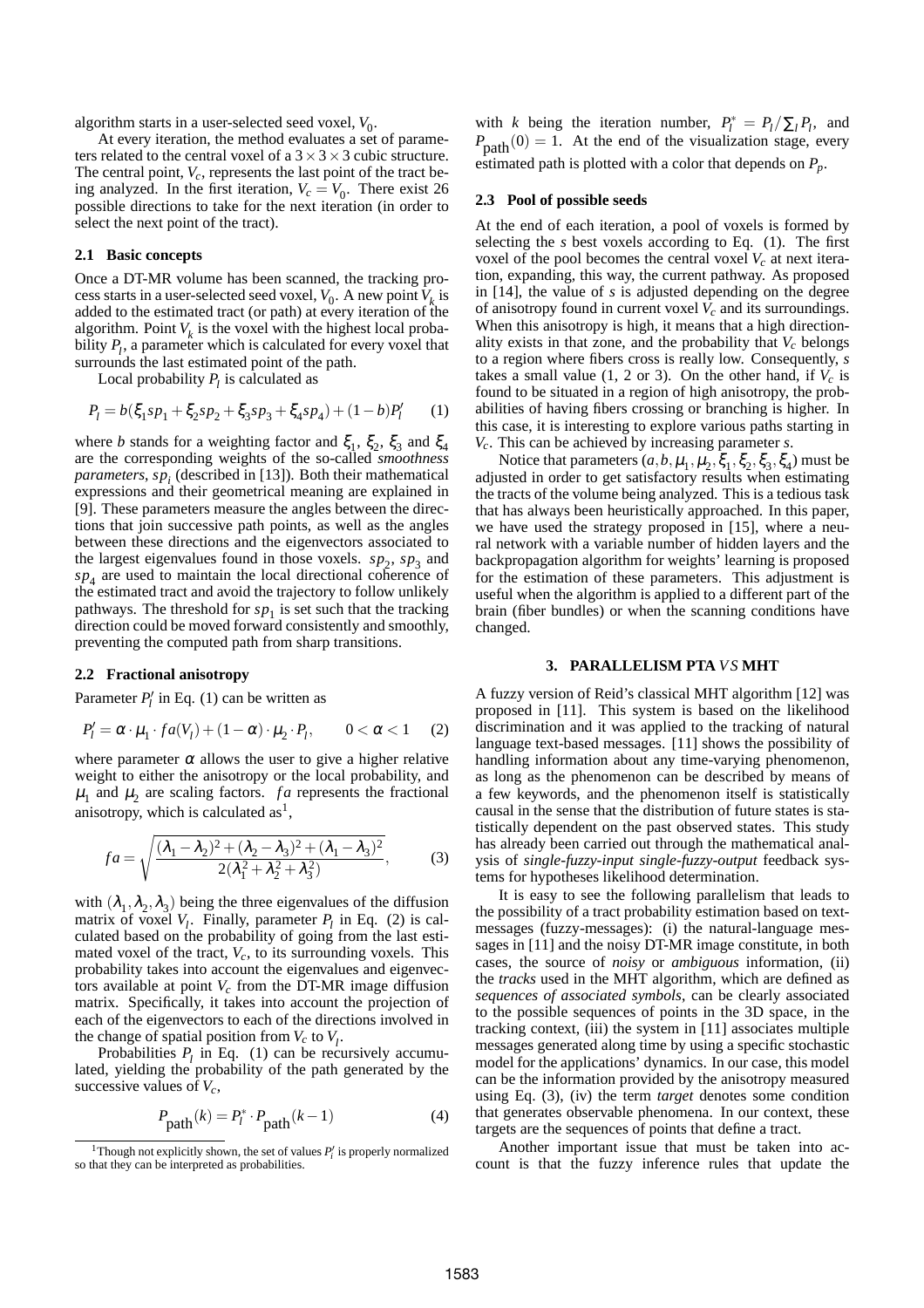tracks/sequences probabilities (Fig. 3 in [11]) must now be especially adapted. In our problem, every time a new point*V<sup>k</sup>* is processed, the set of possible tract hypotheses is increased, with equiprobable hypotheses.

As a consequence, the MHT system can be viewed as a probabilistic approach for multiple targets tracking. Theoretically, this algorithm conserves *all* the hypotheses that explain the observation until certain time, together with an estimation of the probability of each hypothesis [11]. At the end, the hypothesis with the highest likelihood is taken as the solution. On the other hand, the uncertainty in the prediction of the future positions found in the MHT of [11], resembles the creation of new fiber tracts based on the previous ones. The PTA maintains a finite set of hypotheses (see the *pool of future seeds* in section 2.1) with their associated probabilities, and tracts are visualized based on these data.

#### **4. FUZZY ESTIMATION OF TRACTOGRAPHY PERFORMANCE**

In this section we propose a recursive SAM (Standard Additive Model [16]) fuzzy subsystem that allows to monitor the performance of a DT-MRI tracking system such as our PTA. The SAM model allows to work with linguistic descriptions and ambiguities. This kind of description allows to fuzzyquantify the errors in the tractography problem.

The system here proposed consists in three connected fuzzy inference engines (FIEs), as depicted in Fig. 1. It is necessary to develop an algorithm where the inputs to the MHT system have some correlation.



Figure 1: Recursive SAM fuzzy system for estimation of the error probability of the estimated error tracts.

The inputs  $O_A$  and  $O_B$  to FIE-1 are two different tracts (hypotheses) estimated by the algorithm sharing in common the first and the last points (in practice, both tracts must start and finish in near voxels). These tracts are prolonged on one side with a new sample every time a new point is considered (at every iteration of the tracking algorithm), while the last point of the tracts is lost. This way, the compared tracts have always the same length.

In order to evaluate the similarity between two tract hypotheses  $O_A$  and  $O_B$ , it is necessary to quantify their similarity using a 3D distance. As a consequence, a *similarity coefficient* that depends on the distance between these two considered tracts can be assigned.

In order to implement a fuzzy system, we must establish a relation between this *crisp* value (defined in  $[0 - M]$ ) and the fuzzy sets where a linguistic variable is defined. This relation is shown is Fig. 2.

This allows to obtain the possible fuzzy values of  $I_2$  (output of the first FIE and input to the second).



Figure 2: Fuzzification of the crisp similarity between tract hypotheses  $O_A$  and  $O_B$ .

Next, we relate the *prediction error* <sup>ε</sup> used as input in the FIE-2 with the anisotropy observed in the last (currently processed) point of the tract. This way, if a large anisotropy is obtained, the tract would be rather smooth in the proximity of the current voxel and  $\varepsilon$  will take a small value for those hypotheses (future points to expand the current tract) that involve a small change in the fiber direction. On the other hand, when the anisotropy is small (meaning an isotropic volume area), parameter  $\varepsilon$  would be the same for every direction (hypotheses). The value of  $\varepsilon$  must, also, be fuzzified.

This way, the FIE-1 estimates the likelihood of two close tracts. Next, FIE-2 weights this estimate with respect to the prediction error (that is inversely proportional to the anisotropy) and obtains a second likelihood. This value is used to update the *global likelihood* (or *global reliability*), which is a measure of the tracking estimation error probability. This third process is performed by FIE-3. Thus, this third block updates, with a feedback system, the previous system knowledge every time a new point is processed.

#### **5. NUMERICAL RESULTS**

In order to evaluate the proposed algorithm, we have used both synthetic and real DT-MR images.

#### **5.1 Synthetic images**

First, four different synthetic DT-MRI data in a  $50 \times 50 \times 50$ grid have been generated (see Fig. 3). The first three images were used for testing in [9]. To make the simulated field more realistic, Rician noise [17] was added to the diffusion weighted images which were calculated from the Stejskal-Tanner diffusion equation<sup>2</sup> using the gradient sequence in [18] and a *b*-value of 1000.

The noisy synthetic diffusion tensor data was obtained using an analytic solution to the Stejskal-Tanner equation. Eigenvectors in the isotropic areas were:  $\lambda_1 = \lambda_2 = \lambda_3$ , while in the remaining voxels of the image  $\lambda_1 = 7$ ,  $\lambda_2 = 2$ ,  $\lambda_3 = 1$ . In our study, the SNR varies from  $\frac{3}{5}$  to  $\frac{1}{30}$  dB.

The "star" image consists of six orthogonal sine halfwaves, each of them with arbitrary radius. This is the most complicated situation since the diffusion field experiments variations with the three coordinate axes and there exists a crossing region. Three different tracking results are shown in Fig. 3 bottom-right. Estimated tracts are printed over the

<sup>2</sup>This equation relates diffusion weighted measurements (*S*) to measurements without diffusion weighting  $(S_0)$ :  $S = S_0 \exp(-dD)$ , with *D* being the diffusion coefficient.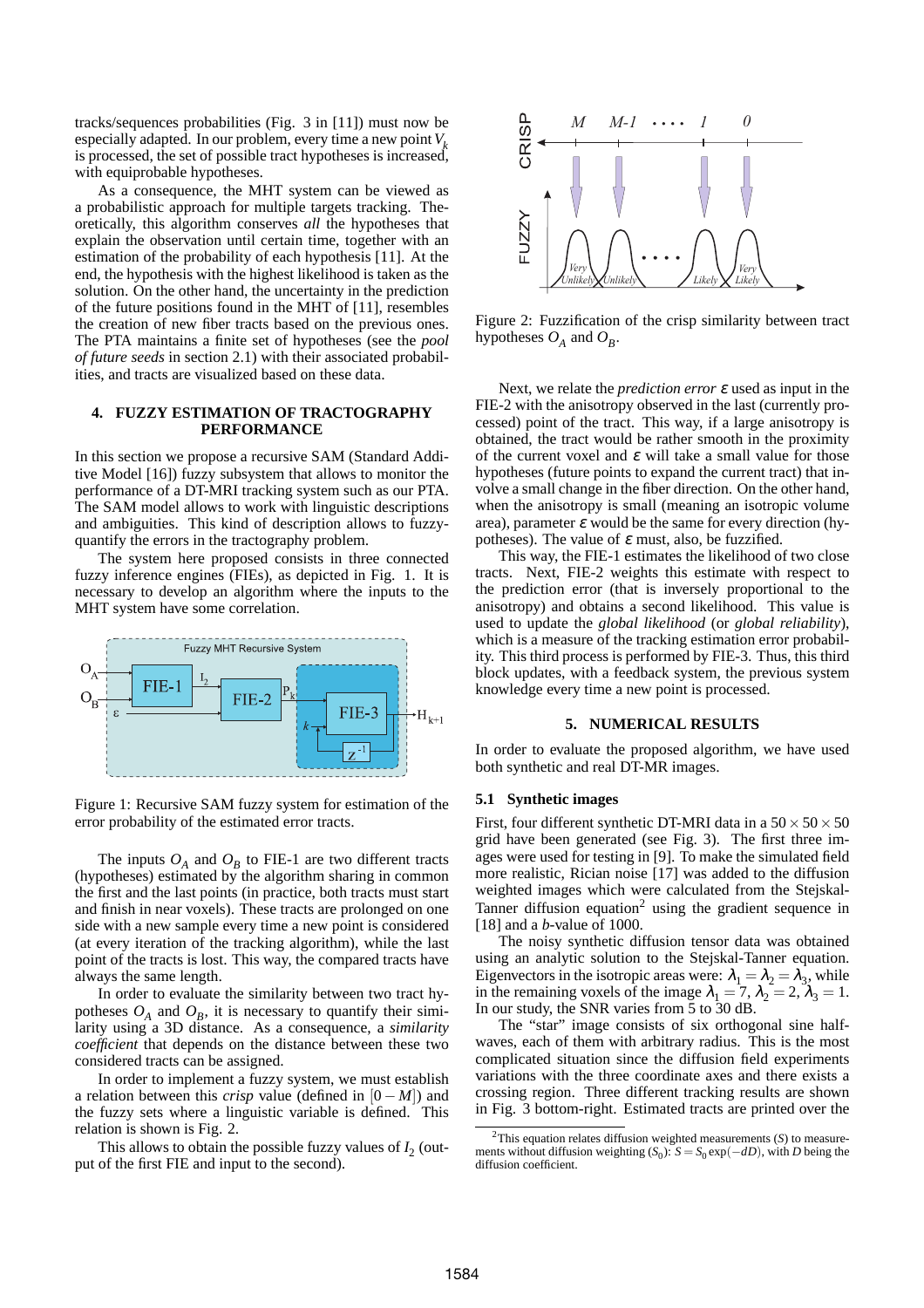

Figure 3: Synthetic DT-MR images used for testing the proposed algorithm: "cross" (top, left), "earth", "log" and "star" (bottom, right).

red synthetic image. The algorithm is always able to follow the right paths. (Tracking examples for the other simpler synthetic images can be found in [9]).

The differentiation between voxels belonging to a fiber or to a very isotropic area, respectively, is attained by mapping the path probabilities given by the output of the FIE-3 (see Fig. 1) into a color scale and classifying them according to some fixed thresholds<sup>3</sup>. Three different seeds  $(S_1, S_2 \text{ and } S_3)$ are shown on the star figure.  $S_1$  and  $S_2$  belong to the intrinsic volume (voxels with a very high anisotropy) and the algorithm moves through the most probable direction following the main direction of the cross in each situation. On the other hand, when an extrinsic point such as  $S_3$  is selected as seed, the algorithm explores in the neighboring voxels until it finds a voxel with a high anisotropy value (point  $P_1$ ). Once  $P_1$  is found, the tracking algorithm proceeds as in the case of  $S_1$ and  $S_2$ .

These simulations show how the algorithm finds the proper fiber path whatever (extrinsic or intrinsic) seed voxel is chosen. Notice that, the extrinsic seeds  $S_3$  are located far away from the fiber bundles region, thus making the algorithm explore a wider range of points before reaching the points  $P_1$  that belong to an existing fiber path.

Next, we compare the estimates of the tracts certainty of the probabilistic tracking algorithm (PTA) described in section 2.1 with and without implementing the fuzzy engine for estimating the probability of error. Figure 4 shows the mean probability of wrong estimation (average value in 10 executions) and Fig. 5 presents the mean variance of these estimators, for different signal qualities.

It can be seen that: (i) the probability of error increases as the SNR of the original image improves; more complex images have larger tracking error estimates, (ii) the tracking error improves notably when the fuzzy engine is used for estimation, and (iii) though not shown in the Figure, the fuzzy engine was also added to a Bayesian tracking approach similar to that proposed in [10]. Analyzing this case, it could be appreciated that the PTA-fuzzy algorithm obtained slightly



Figure 4: Mean probability of error of the probabilistic tracking scheme proposed, with and without the fuzzy method for estimation of the probability of error. Synthetic images from Fig. 3 were used.

more accurate certainty estimates.

Figure 5 shows how the fuzzy procedure greatly decreases the variance of the estimator, leading to more robust and accurate estimations, specially for low quality images.



Figure 5: Variance of the reliability estimators for the four synthetic images. Bold traces correspond to PTA without fuzzy assistance. Non-bold lines correspond to PTA+fuzzy.

It can be observed that the fuzzy-aided approach gets much smaller estimation variances. This estimation procedure is rarely influenced by both the SNR of the image and image complexity (in terms of anisotropy).

#### **5.2 Testing with real brain's corpus callosum images**

The proposed PTA is finally applied to a real DT-MR image. Specifically, we have selected the *corpus callosum* of the brain (see Fig. 6).

Tracking results are shown for six different trials. It can be appreciated how the algorithm is able to follow the main fiber bundle direction without getting out of the area of interest. As an example, we have included the second case (on the top-middle) were a wrong path arises from the correct fiber bundle.

 $3$ If no fuzzy system is used, the path probabilities are given by Eq. (4).